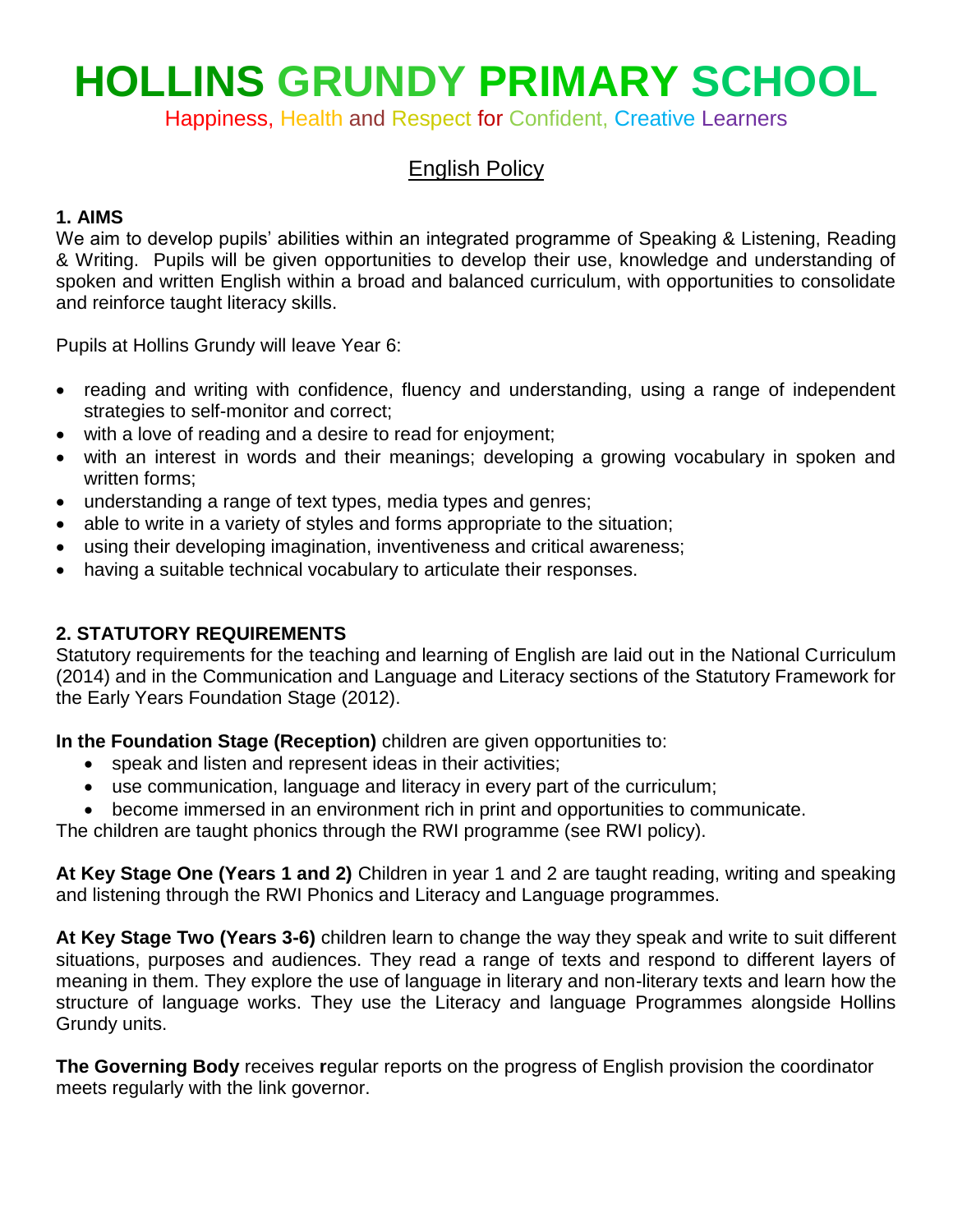# **3. SUBJECT ORGANISATION**

# **Foundation Stage**

In Reception children have daily discreet RWI sessions. Children have opportunities to develop their communication, language and literacy skills on a daily basis in both adult led and child initiated activities.

# **Key Stage 1**

In Key Stage 1 daily discreet RWI lessons continue and are taught in ability groups. Children take part in both guided and individual reading sessions (year 2) and have regular story times to develop a love of reading (oral storytelling Year 1 and 2). Literacy skills are developed across the curriculum. Provision is made for children who require extra support through intervention programmes: RWI and speech and language intervention.

# **Key Stage 2**

In Key Stage 2 Children have daily text based Literacy Lessons. Additional literacy sessions include guided reading, handwriting and class reading. Literacy skills are developed across the curriculum. Provision is made for children who require extra support through intervention programmes and differentiated class teaching.

# **4. APPROACHES TO SPEAKING AND LISTENING**

The Four Strands of Speaking and Listening: Speaking; Listening; Group Discussion and Interaction, and Drama permeate the whole curriculum. Interactive teaching strategies are used to engage all pupils in order to raise reading and writing standards. Children are encouraged to develop effective communication skills in readiness for later life.

Co-operative learning is a tool used to promote speaking and listening. Planning and delivery of lessons incorporate this.

# **5. APPROACHES TO READING**

Teachers model reading strategies during shared reading sessions, whilst children have the opportunity to develop reading strategies and to discuss texts in detail during guided reading sessions. Independent reading provides time for both assessment and 1-1 teaching. Daily discreet RWI lessons in FS and KS1 enable children to decode efficiently. This is continued into KS2 where necessary.

A range of reading schemes are used to support early readers as well as book banded 'real books' used for guided reading. Teaching assistants support reading activities to ensure that children have more frequent opportunities to read with adults.

In Key Stage 2 children choose books to take home and read. We also have a selection of banded books from Y3 to Y6 to support appropriate text choices. Those children still learning to read have access to the appropriate RWI text and these continue to help these children to grow in confidence as readers with a text that appears appropriate for their age group.

We still encourage all readers to share a book at home with their grown-ups. We believe that this not only helps to develop inferential skills, but also supports a lifelong love of reading. Throughout the Key Stage children become more independent in recording what they have read in their reading journals.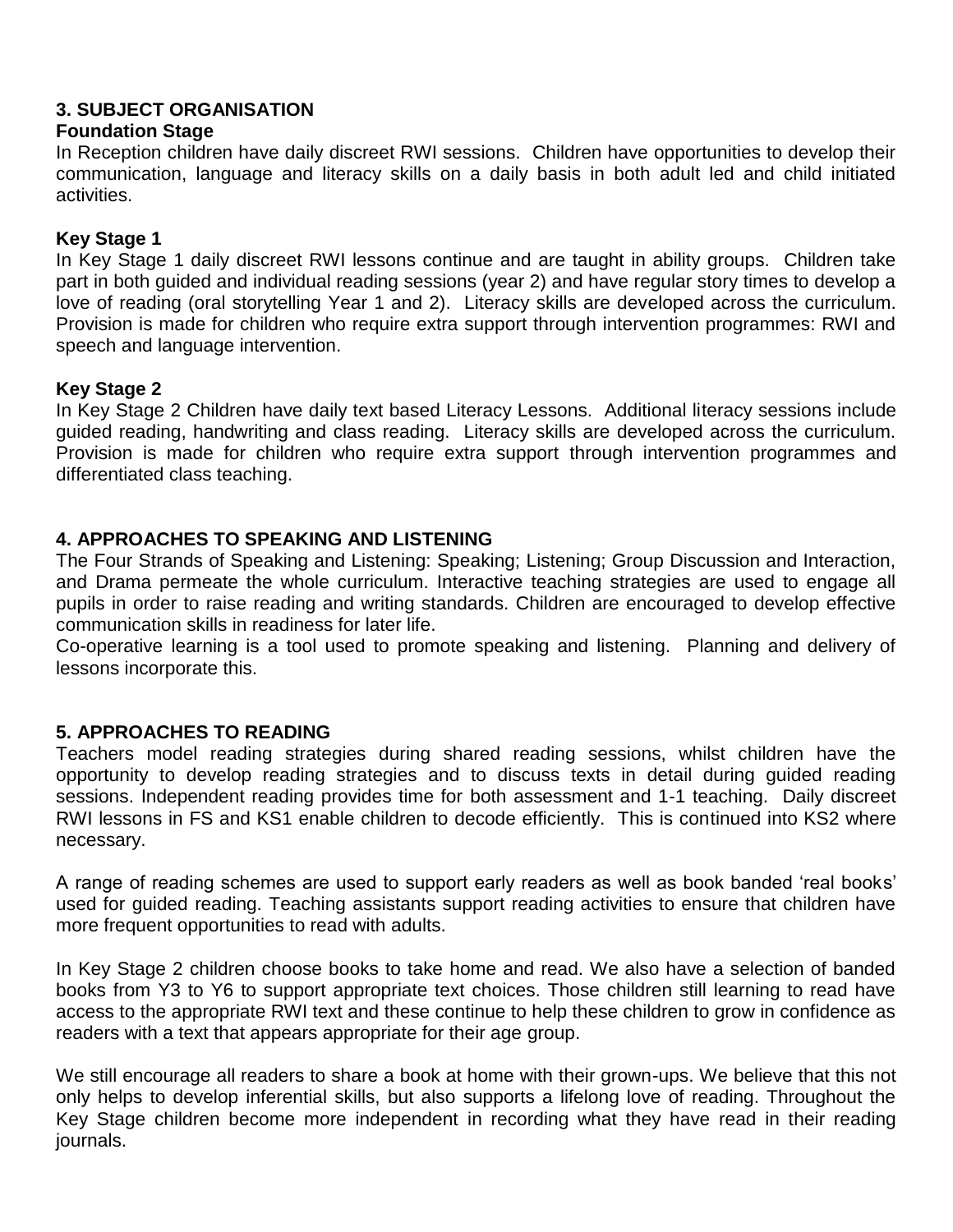We recognise the value of adults (both in school and at home) reading aloud to children, in order to improve their grasp of story language, enthuse them with a love of books and inspire them as writers.

#### **6. APPROACHES TO WRITING**

*We aim to develop the children's ability to produce well structured, detailed writing in which the meaning is made clear and which engages the interest of the reader. Attention is paid throughout the school to the formal structures of English, grammatical detail, punctuation and spelling. To support our teaching of writing teachers model writing strategies and the use of phonics and spelling strategies in shared writing sessions. Guided writing sessions are used to target specific needs of both groups and individuals, whilst children have opportunities to write at length in sessions at the end of each unit.*

The children are given frequent opportunities in school to write in different contexts using quality texts as a model and for a variety of purposes and audiences. There are many opportunities for children to improve their writing inspired by drama techniques from recent training. They may be asked to produce their writing on their own or as part of group. Children will also be given the opportunity to use ICT for their writing. We use a handwriting scheme in school to help children develop fluent, clear and legible joined up writing.

# **7. CROSS-CURRICULAR LITERACY OPPORTUNITIES**

Teachers will seek to take advantage of opportunities to make cross-curricular links. They will plan for pupils to practise and apply the skills, knowledge and understanding acquired through literacy lessons to other areas of the curriculum.

# **8. THE USE OF ICT**

We recognise the important role ICT has to play in our school in the development of Literacy skills. ICT is used on a daily basis to enhance the teaching of literacy and to give all children the opportunity to experience, read and write multimodal texts and develop visual literacy.

#### **9. ASSESSMENT AND TARGET SETTING**

Work will be assessed in line with the Assessment Policy.

#### **10. INCLUSION**

We aim to provide for all children so that they achieve as highly as they can in English according to their individual abilities. We will identify which pupils or groups of pupils are under-achieving and take steps to improve their attainment. Gifted children will be identified and suitable learning challenges provided.

#### **11. EQUAL OPPORTUNITIES**

Hollins Grundy has universal ambitions for every child, whatever their background or circumstances. Children learn and thrive when they are healthy, safe and engaged.

In order to engage all children, cultural diversity, home languages, gender and religious beliefs are all celebrated. Our curriculum includes a wide range of texts and other resources which represent the diversity and backgrounds of all our children.

We believe in 'valuing what the child brings to school' and recognise the importance of supporting a child's first language, not only to foster self-esteem, but to assist in the learning of English.